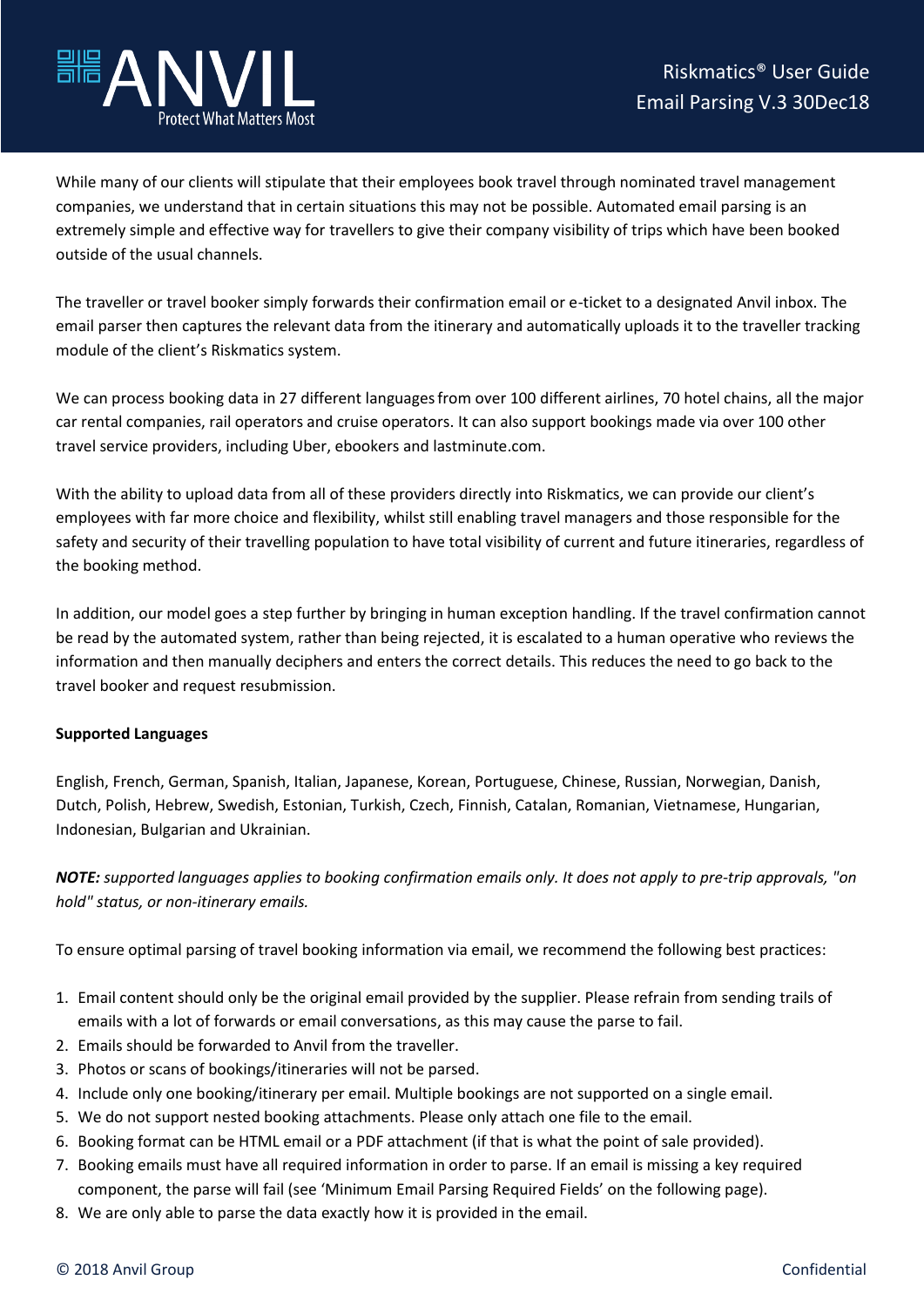# **Minimum Email Parsing Required Fields:**

## **Air:**

- Airline name
- **Flight Number**
- **Departure location**
- **Arrival location**
- Departure time
- **Arrival time**

# **Hotel:**

- Hotel name
- Address
- $\blacksquare$  City
- Check-in date
- Check-out date

### **Car:**

- Car company
- Pick-up address
- $\blacksquare$  Pick-up city
- Pick-up date
- $\blacksquare$  Pick-up time
- Drop-off address
- Drop-off city
- Drop-off date
- Drop-off time

## **Rail:**

- $\blacksquare$  Rail line
- Train number
- **Station of departure**
- Departure date
- Departure time
- Station of arrival
- **Arrival date**
- Arrival time

### **Activity:**

- Activity type
- Activity title
- City
- Start date
- Start time
- **End date (may be required depending on the activity type)**
- **End time (may be required depending on the activity type)**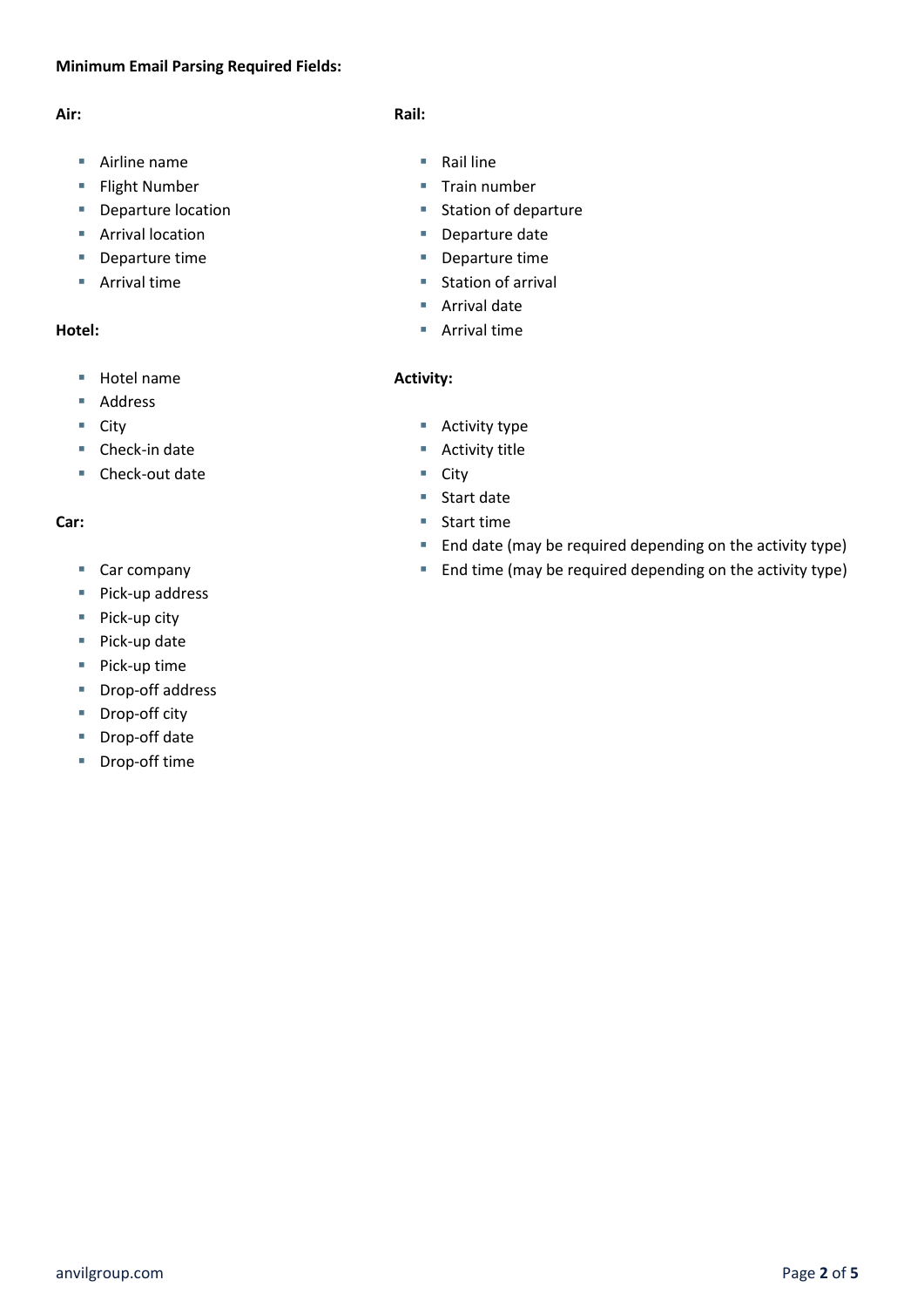#### **Supported Booking Sites**

#### **Airlines**

Aer Lingus **Flybe** Flybe South African Air Aero. Argentinas Frontier Airlines Southwest Aeromexico Christianus Germanwings Christianus Spirit Airlines Air Asia Go Mokulele Hawaii SriLankan Air Astana Gol Airlines Swiss Int Air Lines Air Canada Gulf Air TAM Airlines Air Caraibes **Air Caraibes** Hainan Airlines **TAP Portugal** Air China **Hawaiian Airlines** Thai Airways Air France **Iberia** Iberia **Iberia** Tiger Airways Air New Zealand IndiGo Transavia AirTran **Island Air** Island Air **Turkish Airlines** Alaska Air Japan Airlines UTair Alitalia **International Community** Jet Airways **Community Community Community** Ufly All Nippon Airways Jet2 Ukraine Int Air Allegiant Air JetBlue Airways United American Airlines **American Airlines** Jetairfly.com **Vietnam Airlines** Asia Miles Jetstar Virgin America Asiana Airlines **KLM** KLM Virgin Atlantic Austrian Airlines Korean Air Virgin Australia AviancaTaca LANPASS Vueling Bangkok Airways **Example 2018** Lufthansa **COVID-2018** WOW air British Airways **Mabuhay Miles** Westjet Brussels Airlines **Malaysia Airlines** Missels Airlines Missels Airlines Bulgaria Air **Mango** Caribbean Airlines **Monarch** Cebu Pacific **Nok Air** China Airlines **Northwest Airlines** Copa Airlines **Norwegian** Cubana Oman Air Czech Airlines Pegasus Delta Air Lines **Pins** Delta SkyBonus **Porter** EL AL Israel Air Qantas Easyjet Qatar Airways Egypt Air **Royal Jordanian** Emirates Ryanair Ethiopian Airlines S7 Etihad Airways **Saudi Arabian Air** Eva Air **Scandinavian Air** Scandinavian Air Finnair **Scoot** 

Aeroflot **Garuda** Garuda SpiceJet Air India **India Icelandair** Icelandair **India** India India India India India India India India India India India AirBerlin **Interjet** TudoAzul

Aegean Airlines **Fly Kingfisher** Fly Kingfisher Singapore Airlines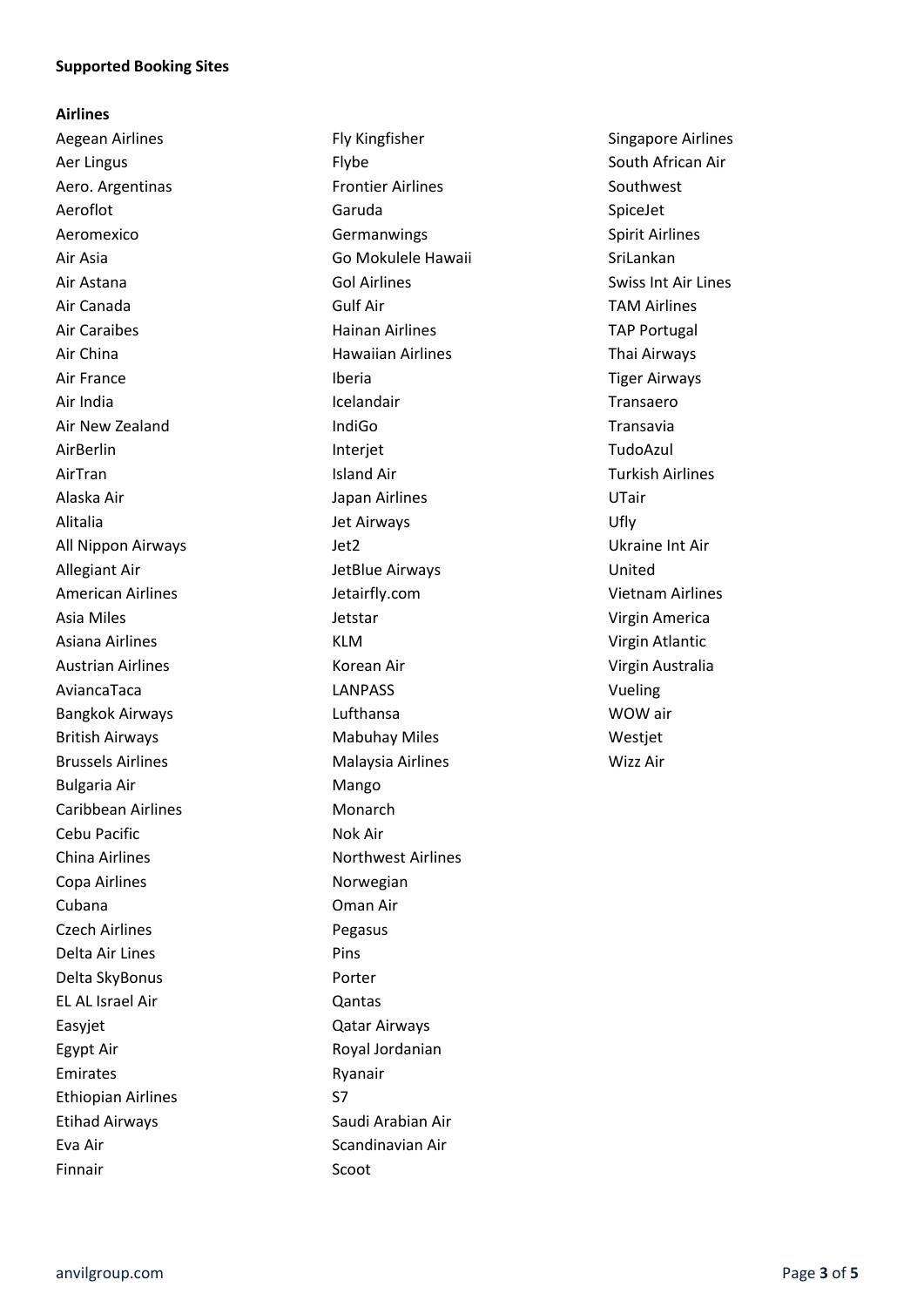#### **Lodging Rail**

Destination Hotels **Starwood Hotels** HostelBookers.com **Wynn Las Vegas** Stena Line Hostelworld Hotelbooker **Car Rental** HotelClub Ace Rent a Car Hotels.com Advantage HRS Alamo Hyatt Hotels **Avis** Ibis **Budget** IHG Rewards Club CarDelMar JAL Hotels CarRentals.com Joie de Vivre CarTrawler Kimpton Carmel La Quinta **Dollar Express** LateRooms.com E-Z Rent-A-Car Leading Hotels **Enterprise** LeClub Accorhotels **Europcar** Loews Hotels **Fox Rent A Car** Marriott Hertz Melia **National** MGM Resorts **Clacabs** Millennium hotels **Payless Car Rental** Motel 6 **Rentalcars.com** NH Hotels Silvercar Novotel Sixt Olotels.com SuperShuttle Omni Hotels Thrifty Otel.com Titan Limousine

Accor **Accor** Preferred Hotels **Amtrak** Agoda Premier Inn Deutsche Bahn AirBnB **Red Lion Red Lion Red Lion East Coast** Amoma.com **Red Roof Inn Eurostar** Eurostar Best Western **RIU Hotels** RIU Hotels **Rail Europe** Booking.com Room 77 Room 77 Renfe Choice Privileges Rydges SNCF Club Carlson **Scandic Hotels** Club Carlson Thalys Club Quarters Shangri-La Thetrainline.com Cosmopolitan Hotels **Small Luxury Hotels** Trenitalia Delta Hotels **National Canada** Sofitel Sofitel VIA Rail Canada Diamond Resorts Stash Hotel **Cruise** Drury Hotels Swissotel Carnival Fairmont Hotels **TabletHotels** TabletHotels Celebrity Cruises Four Seasons Taj Taj Disney Cruise Line GHA The Gonzo Inn The Gonzo Inn Holland America Hard Rock Hotel **Norwegian Cruise** Venere.com **Norwegian Cruise** Norwegian Cruise Hilton Worldhotels Princess Cruise Hilton Vacations **Music Community** Wyndham Rewards **Royal Caribbean**